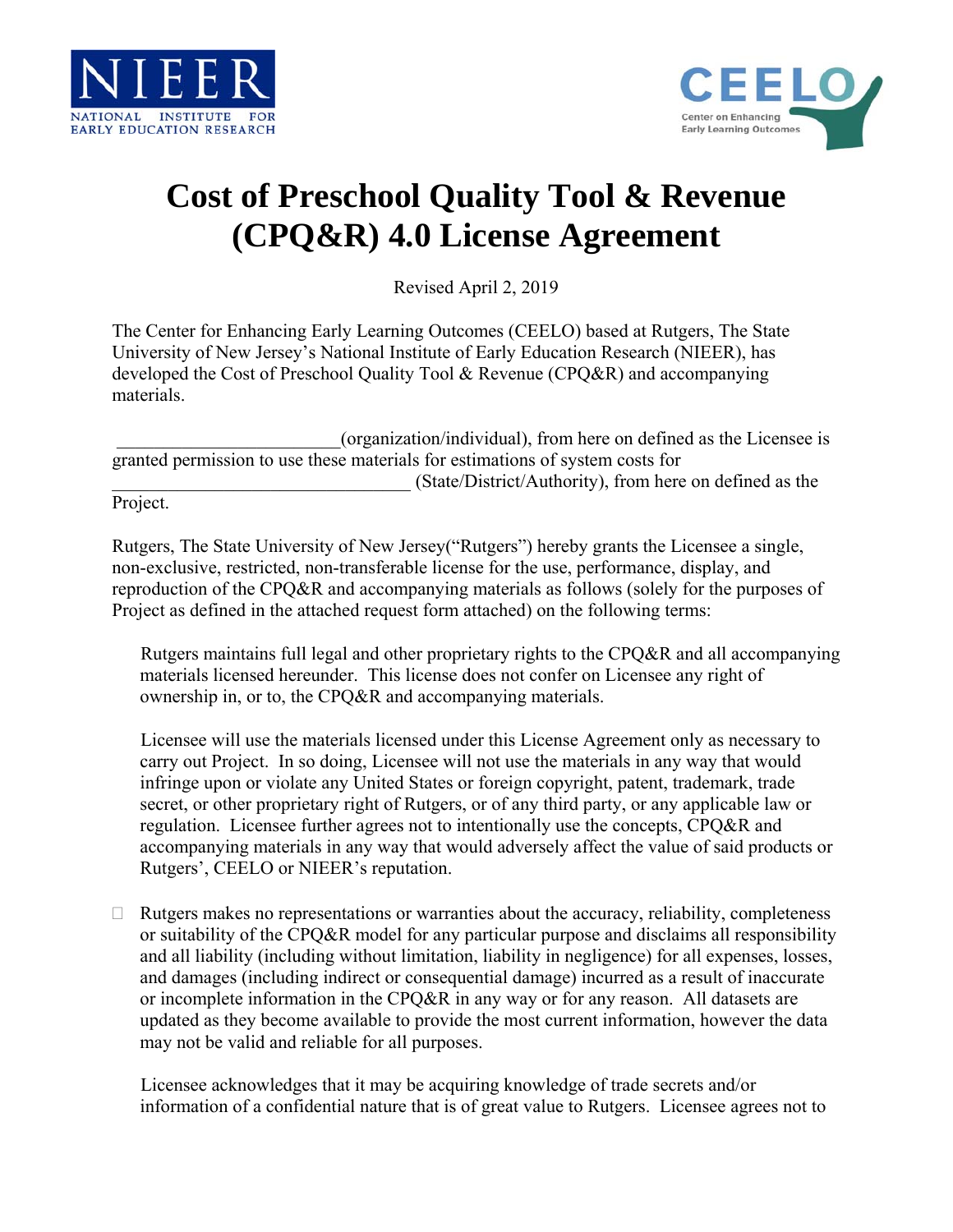



divulge to anyone, either during the term of this agreement or at any time following the termination of this agreement, any information acquired by Licensee concerning the CPQ&R and accompanying materials other than that which is specifically permitted under this license or which is publicly known, independently developed or disclosed to Licensee by a third party.

 Licensee agrees that all material developed by Licensee incorporating the material licensed under this License Agreement shall prominently display the citation: *Rickus, G., Barnett, W.S., Nores, M., Weisenfeld, G., Friedman-Krauss, A., and Garver,K. (2019). Cost of Preschool Quality and Revenue (CPQ&R)4.0. New Brunswick, NJ: Center on Enhancing Early Learning Outcomes.* 

 Licensee has no rights to create derivative works from materials licensed hereunder. Nor may it copy or distribute said materials except as specifically provided for in this license agreement. Any publication or presentation of Project results shall appropriately acknowledge the use for the licensed materials as in the citation above.

This unlimited license agreement shall be commencing on (dd/mm/yy).

 If the CPQ&R and accompanying materials were to be published, any further use of the instrument should be governed by Rutgers' agreement with the publisher.

There is no cost for using these materials.

 CEELO/NIEER have the expectation that Licensee will share with NIEER CPQ&R information collected within this agreement to support the process of fine-tuning the tool.

Rutgers hereby warrants and represents that it is the owner of the CPQ&R and all accompanying materials licensed to Licensee under this License Agreement, and that the foregoing do not infringe or violate the proprietary and intellectual property rights of any third party.

Licensee agrees to indemnify Rutgers, the State University of New Jersey against any and all claims arising from its use of the materials licensed hereunder except to the extent that Rutgers breached the above warranty.

The license agreement shall be governed by the laws if the State of New Jersey without reference to its conflict of law provisions.

**IN WITNESS WHEREOF,** the parties have executed this Agreement by their respective, duly authorized representatives as of the date first above written.